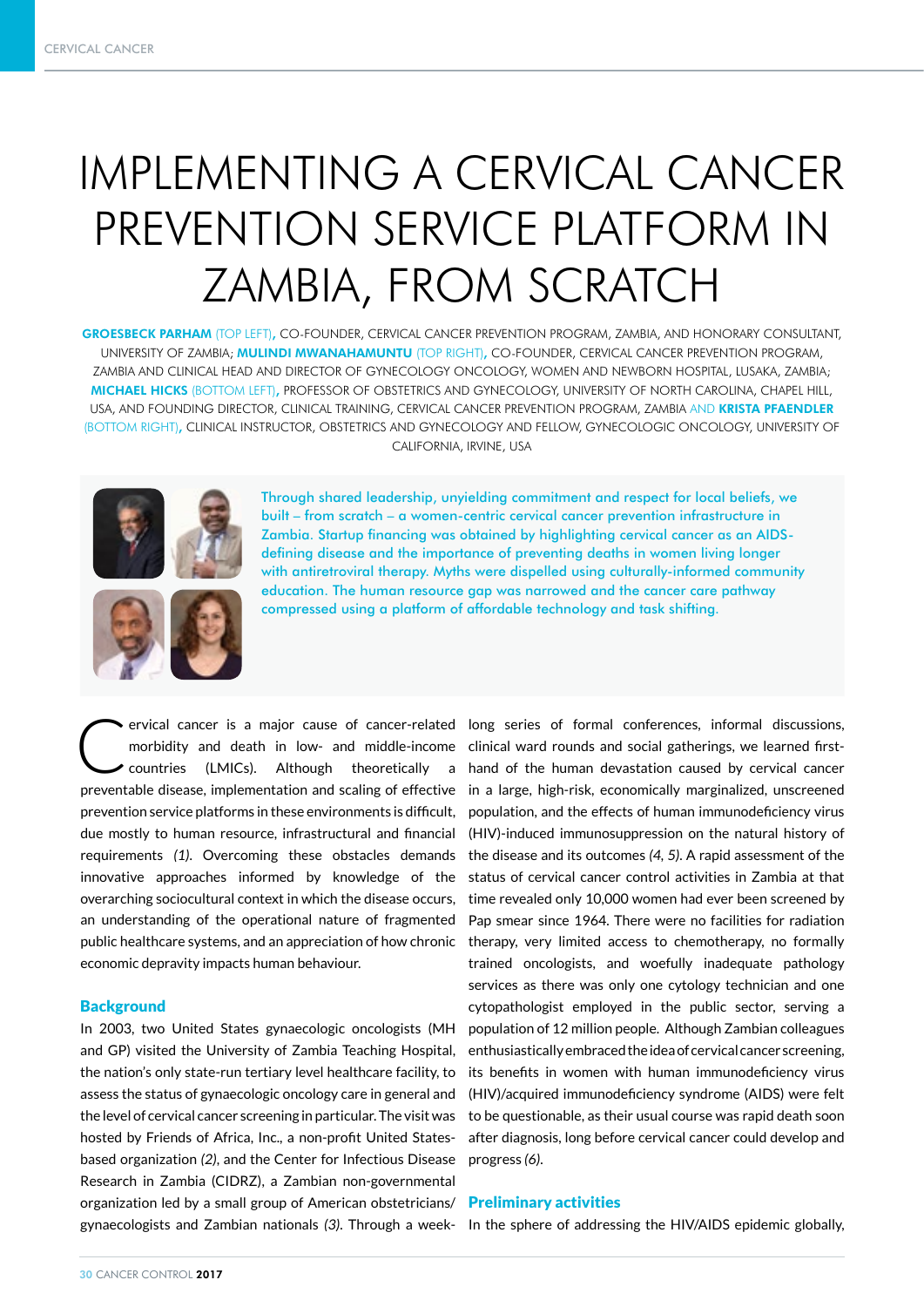advocacy to increase access to antiretroviral therapy (ART) worldwide was crystallized with the inception of the Global Fund to Fight AIDS, Tuberculosis and Malaria in 2001 *(7)*  and the United States President's Emergency Plan for AIDS Relief (PEPFAR) in 2003 *(8)*. Both responses represented large political and financial commitments to the mitigation of HIV/ AIDS worldwide through support of programmes targeting HIV and AIDS prevention, treatment, care and support, and health systems strengthening. In combination with the Doha Declaration in 2001 *(9),* which allowed developing countries to manufacture generic medications to combat public health crises like HIV, global access to ART was accelerated. However, despite longer lifespans as a result of ART, HIV-infected women continue to be at an elevated risk for the progression of human papillomavirus (HPV)-induced cervical cancer precursors to invasive cancer *(10-13)*. There was no specific funding for cervical cancer prevention or treatment in these large global health initiatives as data was lacking on background disease prevalence, rates of progression, and accuracy of screening tests in this high-risk population, despite the fact that cervical cancer had been classified as an AIDS-defining disease by the United States CDC in 1993 *(14)*. Neither were there clear cut guidelines for screening this subpopulation of women, particularly those who lived in resource-constrained nations, like Zambia.

In 2004, with the goals of developing and evaluating the appropriateness of cervical cancer screening protocols for HIVinfected women living in resource-constrained nations, and determining background disease prevalence, we undertook a pilot feasibility study among HIV-infected women attending the University of Zambia Teaching Hospital for HIV care and treatment. Under the auspices of a small (US\$ 25,000) grant from the University of Alabama in Birmingham Center for AIDS Research, we screened a cohort (n=150) of women using liquid-based monolayer cytology. The prevalence of squamous intraepithelial abnormalities on cytology was 76% (114/150), of which 32.6% (49/150) were high-grade lesions (HGSIL) and 20% (30/150) suspicious for squamous cell carcinoma (SCC) *(15)*. At the time that these results were published they were among the highest abnormal cervical cytology rates ever reported in the literature *(15)*. They were also some of the very first data demonstrating the need for routine cervical cancer screening of HIV-infected women, as a significant percentage of our cohort either had cancer or precursor lesions, and most (80%) were ART-naïve and seeking treatment for the first time. Data from the study was used to leverage financial support from PEPFAR, through the Centers for Disease Control (CDC), for routine cervical cancer screening of HIV-infected women in Zambia. Immediately after funding was granted (2005) we formed a partnership with the Zambian Ministry of Health, creating the Cervical Cancer Prevention Program in Zambia (CCPPZ) utilizing a low-cost cervical cancer screening intervention called visual inspection with acetic acid (VIA) to be delivered by nurses in cervical cancer prevention clinics tightly linked to PEPFAR-supported public HIV/AIDS care and treatment infrastructures. CCPPZ was the first and largest PEPFAR-supported VIA-cryotherapy based "screen-and-treat" cervical cancer prevention initiative linked to HIV/AIDS care and support programmes in the developing world *(16, 17)*. Inspired by the success of CCPPZ *(16, 18)* and other PEPFARsupported initiatives, the United States State Department announced the launch of the Pink Ribbon Red Ribbon® campaign on September 2011 to expand "the availability of vital cervical cancer screening and treatment—especially for high-risk HIVpositive women—and also promoting breast cancer education" (19). Launched in Lusaka, CCPPZ was designated as PRRR's flagship programme. In subsequent years, multilateral support for cervical cancer prevention in LMICs has expanded to include support from World Bank and Global Fund and many others.

## **Reflections**

A retrospective evaluation of CCPPZ's "ground-up" modus operandi and its activities, since its inception, suggests several critical aspects that contributed to the success of its initiation, scale-up and sustainability.

- *1. We leveraged the momentum, infrastructure and capacitybuilding capabilities of a large and critical global health initiative.*
- $\bigcirc$  By initially focusing programmatic activities on high risk HIV-infected women, we acquired the resources needed to initiate a programme to prevent a co-morbid condition – cervical cancer – and the time required to make programmatic adjustments and generate evidence of its value *(17)*. Piggybacking cervical cancer prevention services on a pre-existing PEPFAR-supported HIV Care and Treatment infrastructure through CIDRZ provided an affordable opportunity to utilize the latter's administrative resources, information technology system, office space, management expertise, data management capabilities and approaches to problem solving, as well as its credibility in the larger healthcare space.

## *2. We chose a prevention intervention that was contextually appropriate and patient-centred.*

The choice of VIA as the primary screening test was a practical decision, based on prevailing circumstances. Although World Health Organization (WHO) endorsement of this screening modality for resource-constrained environments was not to come until 2013, observational studies and field demonstration projects in LMICs had already shown that it was safe, feasible, acceptable, and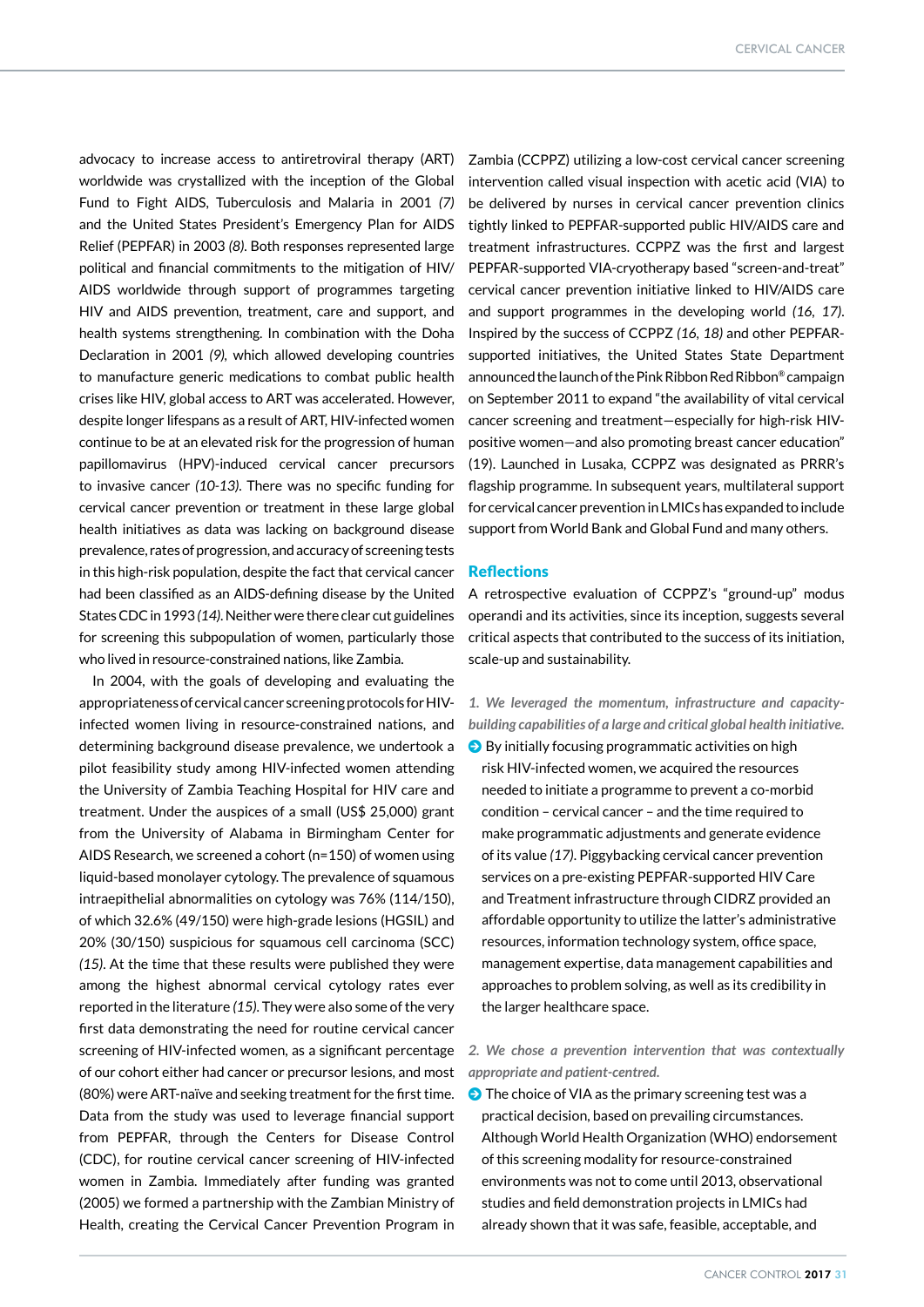could reduce cervical cancer incidence and mortality rates *(20-22)*. Two of us (GP, MH) were experienced colposcopists and thus very familiar with the application of acetic acid to the cervix as a step in the evaluation of abnormal Pap smears. The severe shortage of physicians in Zambia and the fact that VIA could be readily mastered by non-physician providers, prompted us to task-shift the prevention activities from doctors to nurses, the latter of which were much more abundant in number. As a screening test VIA results are rendered in two-three minutes, facilitating immediate treatment (cryotherapy, cold coagulation, LEEP), thereby reducing the need for multiple visits and the subsequent possibility of loss to follow prior to definitive treatment, in a relatively low-cost single-visit "see-and-treat" approach.

 $\Theta$  Naked-eye VIA lacks the ability to evaluate certain vascular changes in cervical lesions that may reflect malignant transformation (e.g., coarse punctations or/and mosaicism), yet colposcopy equipment was too expensive. As an alternative we taught screening nurses how to use a commercially available digital camera to capture images of the cervix (digital cervicography) during the screening examination, project and magnify them on a bedside monitor/ television screen located in the clinic. Digital images were discussed with each client for purposes of education and to help dispel prevalent myths and misconceptions about the origin and nature of cervical neoplasia *(23)*. If nurses needed expert consultation to help interpret the findings they could download the images and email them though a locally produced web-based consultation portal, to one of several gynaecologic experts, for immediate distance consultation. This provided nurses with expert back-up and prevented patients from having to make subsequent visits to the clinic prior to receiving a definitive assessment. Each week all digital images were reviewed by the CCPPZ team. Harnessing the power of mobile technology (digital cervicography, web-based consultation) to facilitate communication between nurses in the field and physician-consultants at the university improved the accuracy and efficiency of clinical decisionmaking. It also facilitated the scale of standardized, quality-assured, cervical cancer screening and real-time distance consultation to all provincial and large district hospitals across Zambia, where it would never have been possible before *(24, 25)*.

*3. We overcame the inertia associated with taking the "first step" and strengthened the existing healthcare delivery system along the way.*

 $\bullet$  The CCPPZ leadership team made a joint decision to start the Program with meagre resources and build as we proceeded, rather than wait until we had developed all of the necessary systems, human capacity and financing. Some of the major problems we confronted and the home grown solutions we developed are demonstrated in a table entitled "Critical Problems and Practical Local Solutions in the Cervical Cancer Prevention Program in Zambia" *(26)*. These approaches to problem-solving provide valuable practical examples for implementing similar programmes in resource-constrained settings. They reflect the product of critical thinking by a very close knit team of pragmatic clinicians (doctors, nurses, public health practitioners), consisting of Zambian nationals and an expatriate United States board-certified gynaecologic oncologist (GP) living within the country, representing the creative process involved in the development of local solutions for local problems instead of transplanting ideas effective in different environments but locally inappropriate.

*4. We integrated the Program within preexisting governmentoperated healthcare infrastructures.*

 $\Theta$  A significant proportion of the female population in Zambia receive their healthcare through governmentoperated clinics in which most services are delivered free of charge to patients. Although chronically plagued with inefficiencies due to shortages of mid/high-level personnel and underfinancing, these facilities provide access to the target population and their involvement is critical as a bridge to the eventual institutionalization of cervical cancer screening as a routine healthcare service. After gaining permission from appropriate Ministry of Health officials at the national and local levels, we personally visited each clinic in Lusaka in which we implemented the first sets of "screen and treat services", accompanied by the Director of Lusaka Public Health Services (Dr Moses Sinkala, deceased). During these visits we consulted with the nurse-in-charge of each facility and explained the Program and its purpose in detail, after which arrangements for implementation were made. Improvements to the infrastructure of clinics from our programme's funds benefited the general healthcare infrastructure. Using this approach gave the Program access to physical space, utilities, maintenance, waste disposal and medical/pharmacy services for patients, and ease of referral to and from other departments within the health facilities. It also aided significantly in the transition of our activities from "special project" to "routine service", eventually paving the way for government takeover and ownership which occurred in 2015.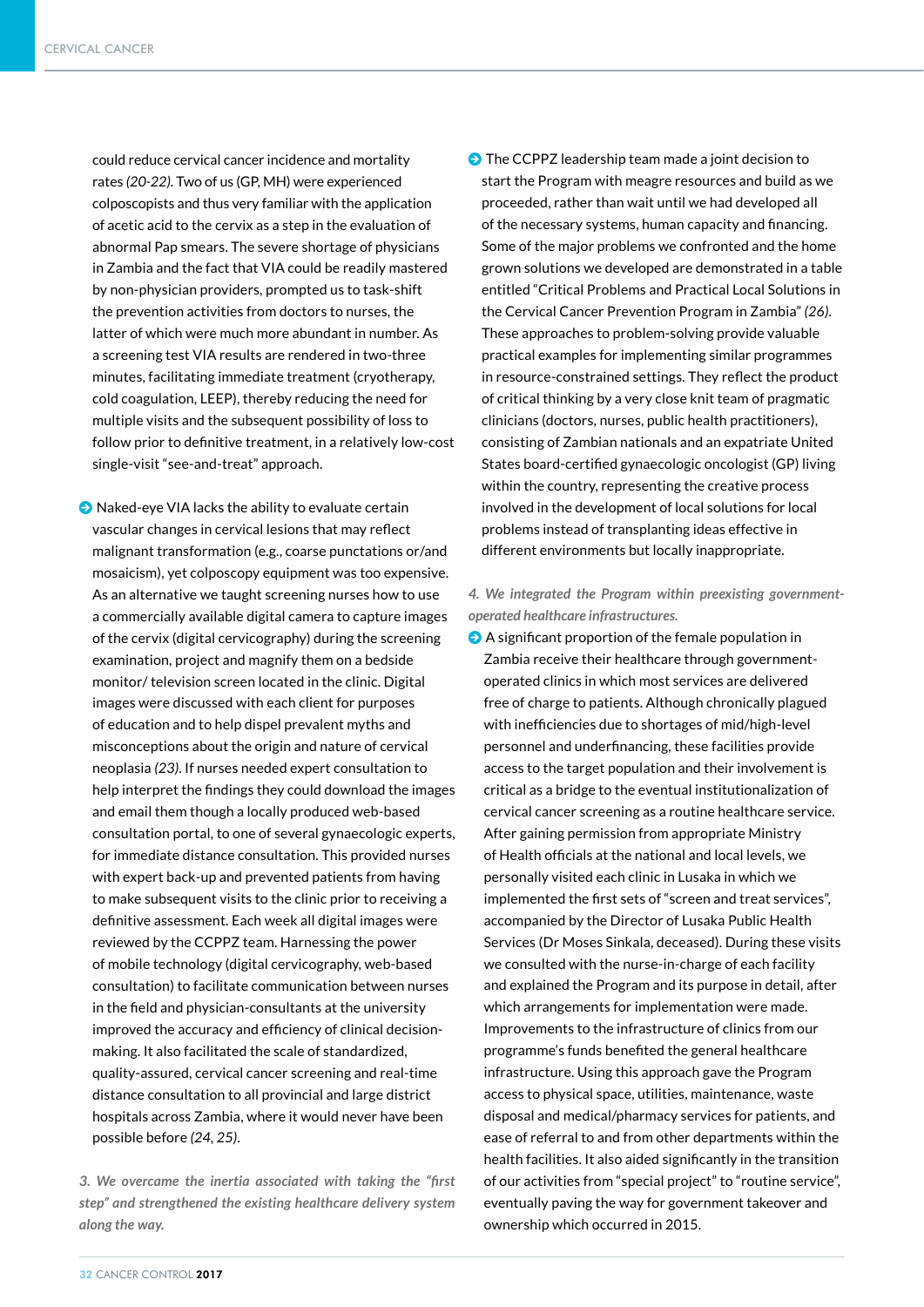*5. We designed the programmatic infrastructure in accordance with the natural history of the target disease.*

 $\bigcirc$  Implementation of services for the early detection of cervical cancer, particularly among populations of previously unscreened women in high HIV prevalence environments, uncovers cervical abnormalities ranging from simple and complex precancerous (cervical intraepithelial neoplasia) lesions to advanced stage invasive cancer. From the outset we trained nurses to treat simple precancerous lesions with cervical ablation (cryosurgery and thermocoagulation) and complex ones with surgical excision (loop electrosurgical excision procedure – LEEP) *(27)*, both in outpatient settings. In doing this, we ensured treatment of the full spectrum of precancerous lesions was feasible within the context of a "screen and treat" algorithm. Screening nurses were also trained to perform punch biopsy on lesions that were suspicious for invasive cancer and refer them for appropriate treatment. During the early phase of the Program the vast majority of cervical cancers detected were advanced stage, but as the years progressed and more women accessed screening earlier, the percentage of early stage cancers shifted from 24% to 42%, many of which could be treated and cured with radical surgery alone, if properly performed *(26)*. In response to this change we (GP, MH, MM) implemented a training programme for the surgical treatment of early stage invasive cervical cancer in the Department of Obstetrics and Gynaecology at the University of Zambia Teaching Hospital. Additionally, the leadership of the hospital's Department of Obstetrics and Gynaecology created a Gynaecologic Oncology Unit (headed by MM) to improve the care of women with gynecologic malignancies and the surgical training of registrars. We formed tight linkages with the government's newly established (2006) national cancer centre in Lusaka (Cancer Diseases Hospital) for referral and treatment of women with advanced stage invasive cervical cancer for treatment with chemoradiotherapy.

#### *6. We constantly refined Program operations.*

**O** From the inception of CCPPZ, community education was a centrepiece, as cervical cancer and its prevention/ treatment methods are surrounded by myths and misconceptions. We assessed local perceptions of cervical cancer, screening and treatment in a door-to-door community-based initiative *(21)* and used them to shape the content of the messages delivered by peer educators to improve uptake of services. As our appreciation of the impact of "folk beliefs" deepened we opened up a collaboration with the newly formed Ministry of Chiefs and Traditional Affairs to engage local traditional tribal chiefs,

traditional marriage counsellors and traditional healers as primary advocates for screening *(28).* We also employed street-theatre skits throughout Lusaka to disseminate messages about the importance of cervical cancer screening and to challenge the common belief that cancer has spiritual origins.

- $\bullet$  When informed by screening nurses and peer educators of the growing demand for screening services by non-HIV infected women, we rapidly extended them to the general population of women in the community, regardless of HIV status. We offered HIV counselling and testing to all women attending screening clinics. These policy changes had the collateral effect of transitioning a service platform built initially for a small but important sector of the population, to a general population-based cervical cancer prevention programme.
- As our need for histopathology services increased we supported public sector pathology services through bulk purchases of supplies (wax, stains, glass slides, ethanol, etc.) and equipment (microscopes, microtomes, etc.). We also negotiated discounted pricing for private sector histopathology services.
- $\bullet$  We established a data collection system that allowed us to constantly assess all programmatic phases through a rigorous process of monitoring and evaluation of interim outcomes. Our use of routine programmatic indicators (e.g., screening uptake rates by age and HIV status, rates of cryotherapy-ineligible lesions, screening positivity and CIN2+ detection rates by age and HIV status, rates of "same- day services" and "appropriate referrals") provided ongoing evidence on the role of improvements in the quality of screening and treatment services over time *(29)*. We utilized programmatic data and modeling techniques to learn, for instance, that one case of high-grade cervical intraepithelial neoplasia (CIN 2/3) was detected for every 100 women screened; one case of cervical cancer was detected for every 145 women screened; one case of cervical cancer was prevented per 46 HIV-infected women screened *(26, 30)*. These process and outcomes indicators were among the only clinical effectiveness metrics in the absence of a well-functioning populationbased cancer registry and/or a widely-used national-level citizen identification system to measure declines in cancer incidence over time.

## *7. We emphasized the importance of personal sacrifice for the benefit of the enterprise.*

 $\bullet$  Building a cohesive team of individuals committed to improving cancer care, from the ground up, in an environment of very limited resources and low financial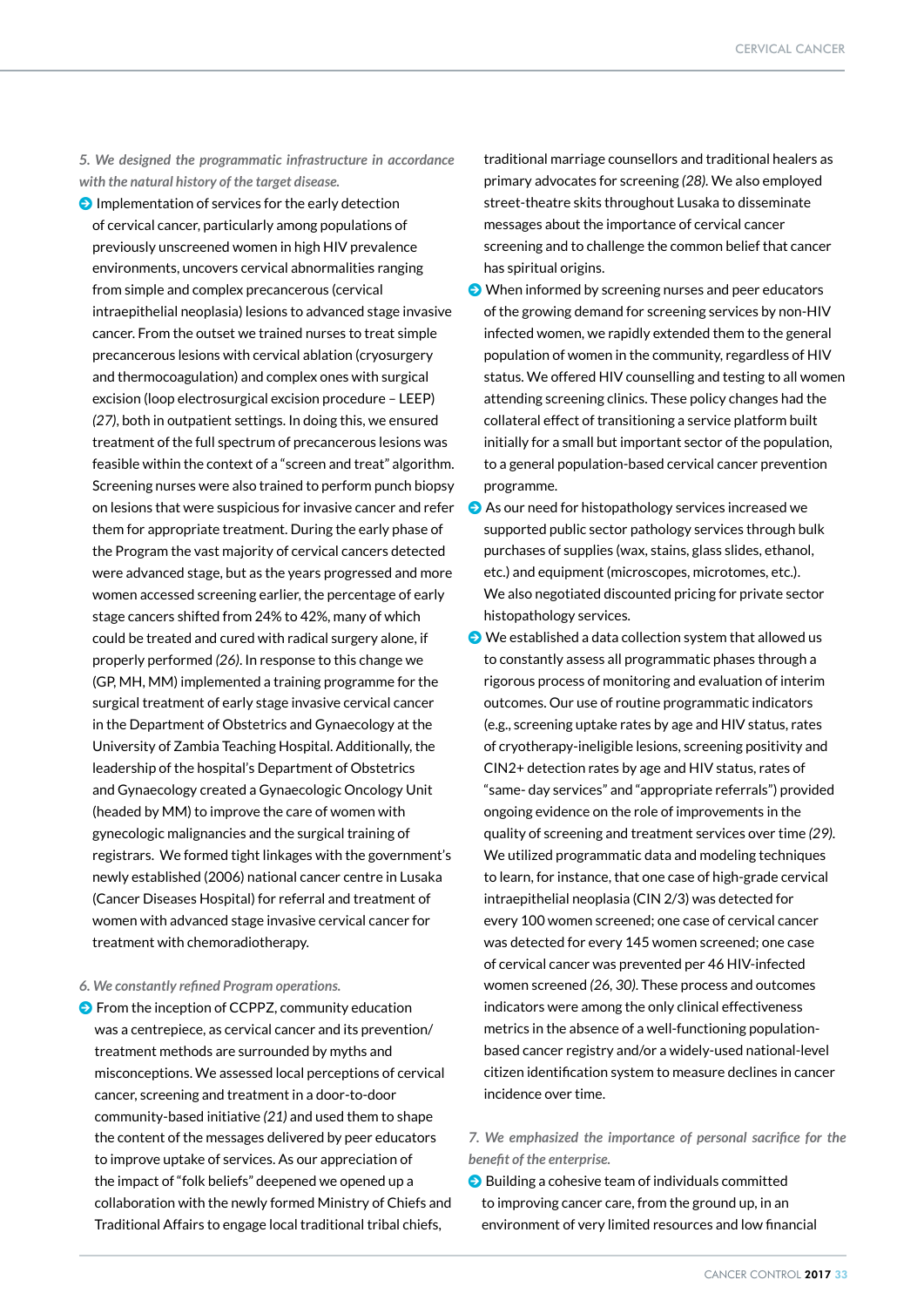remuneration required a remodelling of their outlook to embrace the belief that personal sacrifices in the present can fuel expansive development of the enterprise in the future. We used our weekly digital image review team meetings to emphasize the importance of patient-centred care, efficiency, teamwork, transparency, quality, reliability, personal responsibility, and, most of all, personal sacrifice as investments for future growth of the enterprise, from which each individual would eventually benefit.

## **Summary**

Like any small business startup, we had a vision of the enterprise (women-centric "screen and treat cervical cancer prevention services"), where we wanted to establish it (Zambia), and the customer base (marginalized, unscreened HIV-infected women). Accordingly, we designed the product (digital cervicography, web-based consultation, immediate treatment with outpatient ablation/excision and referral for surgery or chemoradiation) to facilitate efficiency, quality control, monitoring and evaluation. We determined how the product should be marketed (nurse-led service platform to prevent cervical cancer in HIV-infected women, offered in government-operated public health clinics in Lusaka) in accordance with the overarching sociocultural and economic context. After securing a financial investor (PEPFAR) we piloted the enterprise in a few sites, utilizing a culturallyinformed marketing strategy (peer educators, traditional chiefs, marriage counselors, healers) to dispel misconceptions about its intent and increase uptake. Through routine feedback from customers and employees, we refined the product as we went along (extended services to all women regardless of HIV status). We added value to the general healthcare environment in which we worked by sharing resources when appropriate (support for pathology services). As a result of our successes and progress, a larger investor (Pink Ribbon Red Ribbon) invested heavily in the enterprise by leveraging even more funding from the initial investor (PEPFAR), thereby facilitating scale-up to all of the country's provincial and large district hospitals, and global recognition of the enterprise and its product. As often happens, an even larger entity (Zambian Government) eventually absorbed the enterprise, leading to its institutionalization and thereby improving the chances of  $long-term$  sustainability.

*Dr Groesback Parham is a United States board-certified gynaecologic oncologist and Professor of Obstetrics and Gynaecology at the University of North Carolina, Chapel Hill. He co-founded the Cervical Cancer Prevention Program in Zambia with Dr Mulindi Mwanahamuntu in 2005. Dr Parham has lived*  *in Lusaka since 2005 and designs novel early detection service platforms for women's cancers (cervix and breast) in resourceconstrained African environments, evaluates innovative cancer prevention and educational medical technologies and teaches gynaecologic oncology surgery in his position as Honorary Consultant at the University of Zambia.* 

*Dr Mulindi Mwanahmauntu is a Consultant Obstetrician/ Gynaecologist who currently serves as Clinical Head and Director of Gynaecology Oncology at the Women and Newborn Hospital in Lusaka. He co-founded the Cervical Cancer Prevention Program in Zambia with Dr Parham in 2005.*

*Dr Michael Hicks is a United State board-certified gynaecologic oncologist, Professor of Obstetrics and Gynaecology at the University of North Carolina, Chapel Hill, and served as the Founding Director of Clinical Training for the Cervical Cancer Prevention Program in Zambia in 2006. He continues to interact*  with the programme through continuing medical education *activities, surgical training and clinical research.*

*Dr Krista Pfaendler is a United States board-certified obstetrician/ gynaecologist and serves as a Clinical Instructor of Obstetrics and Gynaecology and a Fellow in Gynaecologic Oncology at the University of California, Irvine. Dr Pfaendler initially worked with CCPPZ as a Fogarty International Clinical Research Scholar during which time she developed the LEEP referral clinic, participated in clinical research, designed clinical algorithms and assisted in the development of the programmatic data base. She continues to interact with the programme through a project studying quality of life among cervical cancer survivors.*